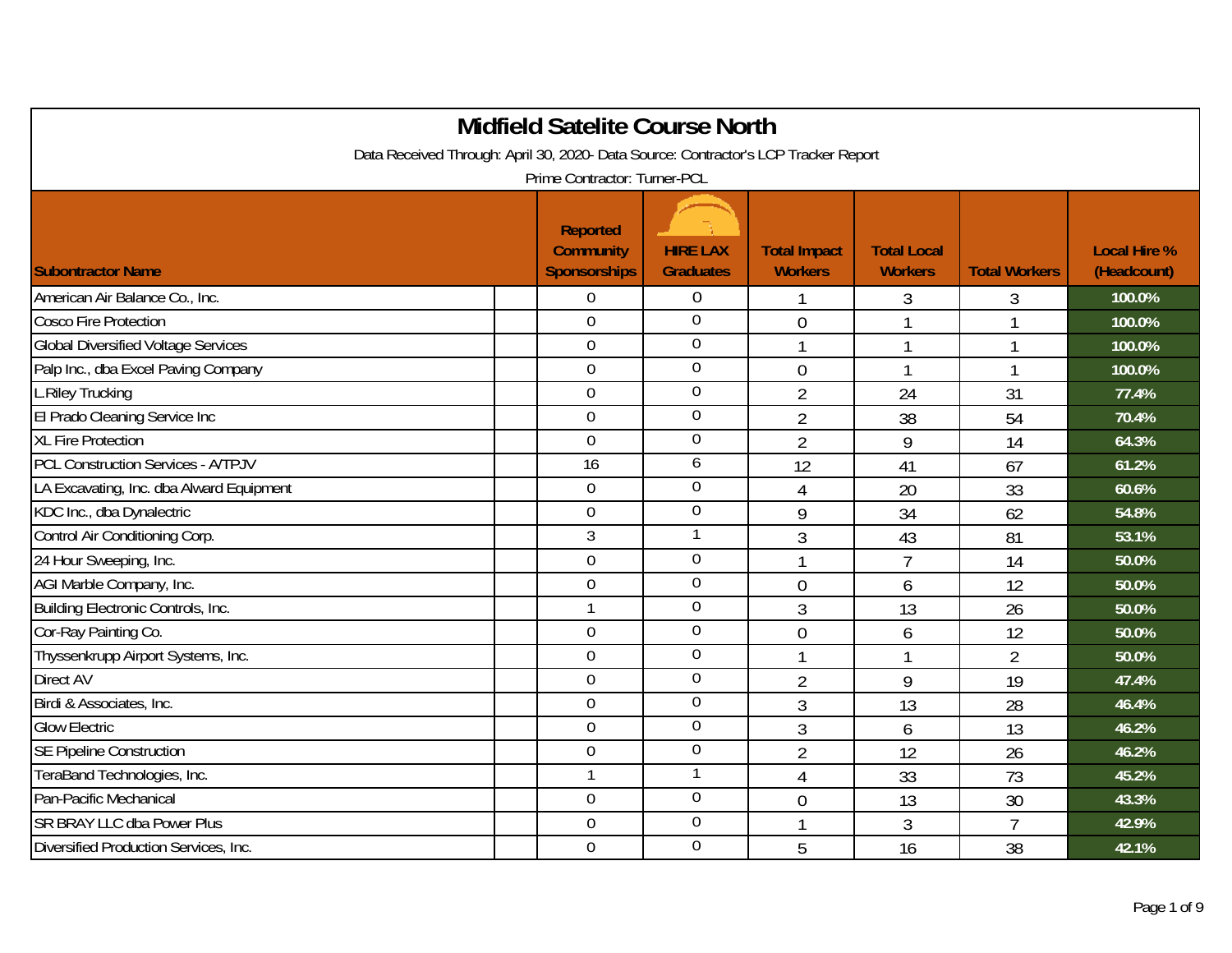| <b>Midfield Satelite Course North</b>                                               |                                                            |                                     |                                       |                                      |                      |                                    |  |  |
|-------------------------------------------------------------------------------------|------------------------------------------------------------|-------------------------------------|---------------------------------------|--------------------------------------|----------------------|------------------------------------|--|--|
| Data Received Through: April 30, 2020- Data Source: Contractor's LCP Tracker Report |                                                            |                                     |                                       |                                      |                      |                                    |  |  |
|                                                                                     | Prime Contractor: Turner-PCL                               |                                     |                                       |                                      |                      |                                    |  |  |
| <b>Subontractor Name</b>                                                            | <b>Reported</b><br><b>Community</b><br><b>Sponsorships</b> | <b>HIRE LAX</b><br><b>Graduates</b> | <b>Total Impact</b><br><b>Workers</b> | <b>Total Local</b><br><b>Workers</b> | <b>Total Workers</b> | <b>Local Hire %</b><br>(Headcount) |  |  |
| <b>Techno Coatings</b>                                                              | $\mathbf 0$                                                | $\overline{0}$                      | $\mathbf 0$                           | 8                                    | 19                   | 42.1%                              |  |  |
| GEC <sub>2</sub>                                                                    | $\overline{0}$                                             | $\overline{0}$                      | 10                                    | 55                                   | 131                  | 42.0%                              |  |  |
| California Earth Transport, Inc.                                                    | $\mathbf 0$                                                | $\overline{0}$                      | 14                                    | 72                                   | 172                  | 41.9%                              |  |  |
| <b>Comet Electric</b>                                                               | $\overline{0}$                                             | $\overline{0}$                      | $\overline{1}$                        | 18                                   | 43                   | 41.9%                              |  |  |
| Safe Scaffolding                                                                    | $\overline{0}$                                             | $\overline{0}$                      | 5                                     | 15                                   | 36                   | 41.7%                              |  |  |
| Apex Cabling Inc                                                                    | $\overline{0}$                                             | $\overline{0}$                      | $\mathbf{1}$                          | $\overline{2}$                       | 5                    | 40.0%                              |  |  |
| Bielski Specialty Services, Inc.                                                    | $\overline{0}$                                             | $\boldsymbol{0}$                    | $\mathbf{0}$                          | $\overline{2}$                       | 5                    | 40.0%                              |  |  |
| Conti Corporation                                                                   | $\overline{0}$                                             | $\boldsymbol{0}$                    | $\overline{0}$                        | 6                                    | 15                   | 40.0%                              |  |  |
| Smoke Guard California Inc.                                                         | $\overline{0}$                                             | $\overline{0}$                      | $\overline{1}$                        | $\overline{2}$                       | 5                    | 40.0%                              |  |  |
| R&R Masonry, Inc.                                                                   | $\overline{0}$                                             | $\overline{0}$                      | $\overline{2}$                        | 13                                   | 33                   | 39.4%                              |  |  |
| Murrco Construction, Inc.                                                           | $\overline{2}$                                             | $\overline{0}$                      | $\mathfrak{Z}$                        | 22                                   | 56                   | 39.3%                              |  |  |
| San-Mar Construction Co., Inc.                                                      | 3                                                          | $\overline{0}$                      | $\overline{4}$                        | 36                                   | 92                   | 39.1%                              |  |  |
| CSI Electrical Contractors, Inc.                                                    | $\overline{0}$                                             | $\overline{0}$                      | $\overline{2}$                        | $\overline{7}$                       | 18                   | 38.9%                              |  |  |
| West Coast Firestopping, Inc.                                                       | $\mathbf 0$                                                | $\boldsymbol{0}$                    | $\overline{2}$                        | $\overline{7}$                       | 18                   | 38.9%                              |  |  |
| RJ&J Construction, Inc.                                                             | $\overline{0}$                                             | $\boldsymbol{0}$                    | $\overline{4}$                        | 12                                   | 31                   | 38.7%                              |  |  |
| Infinity Drywall Contracting, Inc.                                                  | $\mathbf{1}$                                               | $\mathbf{1}$                        | $\overline{0}$                        | 5                                    | 13                   | 38.5%                              |  |  |
| Alert Insulation Co., Inc.                                                          | $\overline{0}$                                             | $\overline{0}$                      | $\overline{1}$                        | 9                                    | 24                   | 37.5%                              |  |  |
| Steve Bubalo Construction Co.                                                       | $\overline{2}$                                             | $\mathbf 0$                         | $\overline{7}$                        | 15                                   | 40                   | 37.5%                              |  |  |
| <b>Top End Constructors</b>                                                         | $\overline{0}$                                             | $\mathbf 0$                         | $\overline{0}$                        | 18                                   | 48                   | 37.5%                              |  |  |
| <b>Taft Electric Company</b>                                                        | $\overline{0}$                                             | $\overline{0}$                      | $\overline{7}$                        | 25                                   | 67                   | 37.3%                              |  |  |
| PCL Construction B- Tunnel/Concrete                                                 | $\overline{0}$                                             | $\overline{0}$                      | 5                                     | 11                                   | 30                   | 36.7%                              |  |  |
| Blue Iron Foundations & Shoring LLC                                                 | $\mathbf 0$                                                | $\mathbf 0$                         | $\overline{2}$                        | $\overline{4}$                       | 11                   | 36.4%                              |  |  |
| Environmental Construction Group, Inc.                                              | $\overline{0}$                                             | $\overline{0}$                      | $\mathbf{1}$                          | 12                                   | 33                   | 36.4%                              |  |  |
| Crown Fence Co.                                                                     | $\overline{0}$                                             | $\overline{0}$                      | 1                                     | 17                                   | 47                   | 36.2%                              |  |  |
| Vellutini Corp dba Royal Electric Company                                           | $\mathbf 0$                                                | $\overline{0}$                      | $\overline{2}$                        | 13                                   | 36                   | 36.1%                              |  |  |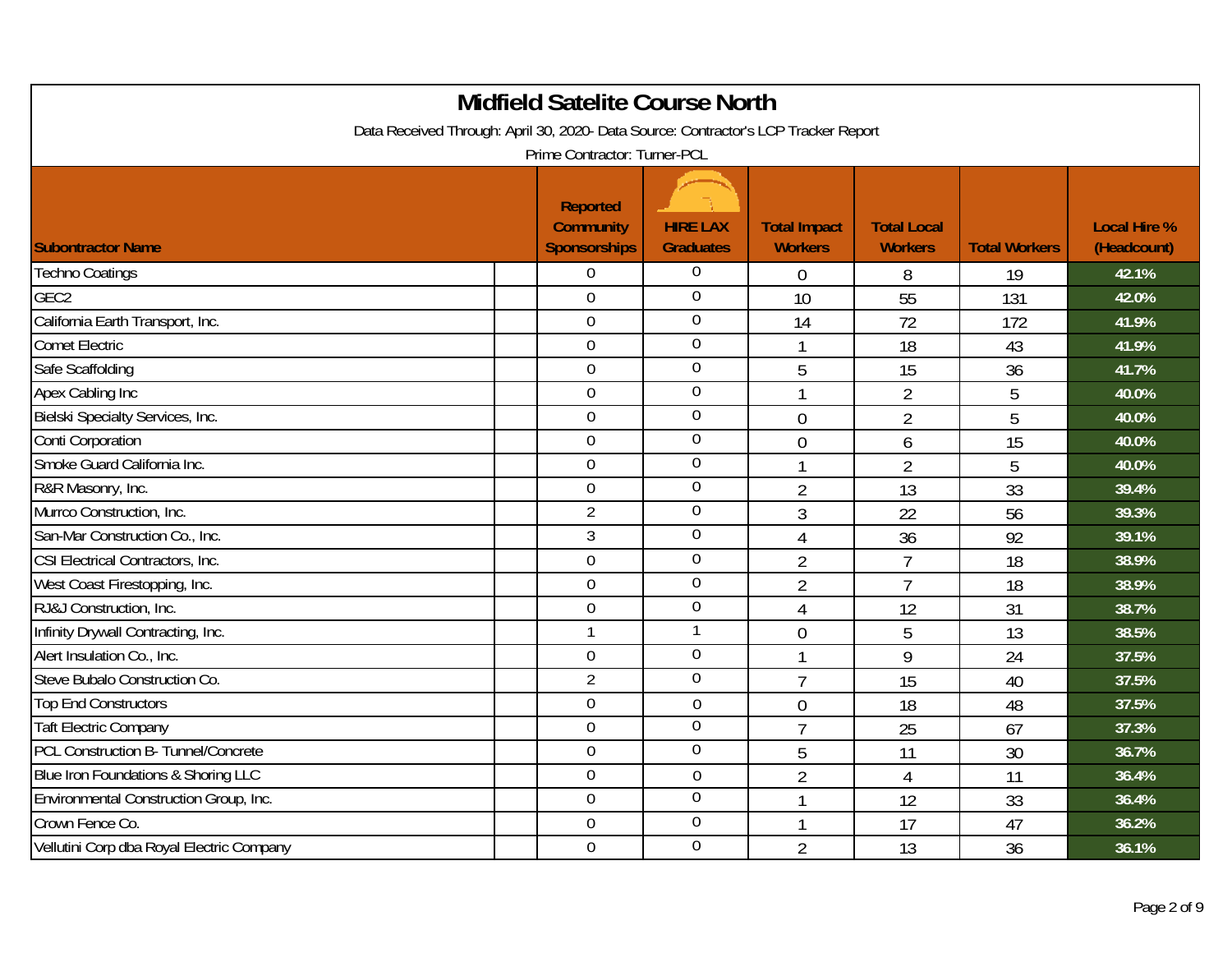|                                                                                                                     | <b>Midfield Satelite Course North</b> |                  |                     |                    |                      |                     |  |  |
|---------------------------------------------------------------------------------------------------------------------|---------------------------------------|------------------|---------------------|--------------------|----------------------|---------------------|--|--|
| Data Received Through: April 30, 2020- Data Source: Contractor's LCP Tracker Report<br>Prime Contractor: Turner-PCL |                                       |                  |                     |                    |                      |                     |  |  |
|                                                                                                                     |                                       |                  |                     |                    |                      |                     |  |  |
|                                                                                                                     | <b>Reported</b>                       |                  |                     |                    |                      |                     |  |  |
|                                                                                                                     | <b>Community</b>                      | <b>HIRE LAX</b>  | <b>Total Impact</b> | <b>Total Local</b> |                      | <b>Local Hire %</b> |  |  |
| <b>Subontractor Name</b>                                                                                            | <b>Sponsorships</b>                   | <b>Graduates</b> | <b>Workers</b>      | <b>Workers</b>     | <b>Total Workers</b> | (Headcount)         |  |  |
| Tahlequah Steel                                                                                                     | $\mathbf 0$                           | $\overline{0}$   | 5                   | 18                 | 50                   | 36.0%               |  |  |
| ISEC, Inc.                                                                                                          | $\overline{1}$                        | $\mathbf{1}$     | 12                  | 46                 | 128                  | 35.9%               |  |  |
| Borbon, Inc.                                                                                                        | $\overline{0}$                        | $\overline{0}$   | $\overline{3}$      | 28                 | 78                   | 35.9%               |  |  |
| Martinez Steel Corporation                                                                                          | $\overline{0}$                        | $\overline{0}$   | $\mathbf{1}$        | 29                 | 82                   | 35.4%               |  |  |
| South Coast Specialty Construction                                                                                  | $\mathbf{1}$                          | $\mathbf{1}$     | $\overline{0}$      | 6                  | 17                   | 35.3%               |  |  |
| Helix Electric, Inc.                                                                                                | $\mathbf{1}$                          | $\mathbf{1}$     | 20                  | 116                | 333                  | 34.8%               |  |  |
| NorthStar Contracting Group, Inc.                                                                                   | $\mathbf 0$                           | $\boldsymbol{0}$ | $\mathbf 0$         | 12                 | 35                   | 34.3%               |  |  |
| Saddleback Waterproofing                                                                                            | $\mathbf 0$                           | $\boldsymbol{0}$ | $\overline{2}$      | 12                 | 35                   | 34.3%               |  |  |
| <b>Concrete Coring Company</b>                                                                                      | $\overline{0}$                        | $\overline{0}$   | $\overline{2}$      | 11                 | 33                   | 33.3%               |  |  |
| Courtney Inc.                                                                                                       | $\overline{0}$                        | $\overline{0}$   | $\mathbf 0$         | 5                  | 15                   | 33.3%               |  |  |
| <b>Elite Terminal Services</b>                                                                                      | $\overline{0}$                        | $\overline{0}$   | $\overline{0}$      | $\mathfrak{Z}$     | 9                    | 33.3%               |  |  |
| <b>Granstrom Masonry Inc</b>                                                                                        | $\mathbf 0$                           | $\overline{0}$   | $\overline{0}$      | 8                  | 24                   | 33.3%               |  |  |
| McDonough Construction Rentals, Inc.                                                                                | $\overline{0}$                        | $\overline{0}$   | 1                   | 8                  | 24                   | 33.3%               |  |  |
| Northwest Excavating, Inc.                                                                                          | $\mathbf 0$                           | $\overline{0}$   | $\overline{0}$      | $\overline{1}$     | $\overline{3}$       | 33.3%               |  |  |
| Upland Contracting, Inc.                                                                                            | $\mathbf 0$                           | $\overline{0}$   | $\overline{0}$      | $\overline{2}$     | 6                    | 33.3%               |  |  |
| Valley Waterproofing, Inc.                                                                                          | $\overline{0}$                        | $\overline{0}$   | $\mathbf 0$         | $\overline{1}$     | 3                    | 33.3%               |  |  |
| Muhlhauser Steel, Inc.                                                                                              | $\overline{0}$                        | $\overline{0}$   | $\overline{3}$      | 23                 | 70                   | 32.9%               |  |  |
| Penhall Company                                                                                                     | $\mathbf 0$                           | $\boldsymbol{0}$ | 3                   | 28                 | 86                   | 32.6%               |  |  |
| Alameda Construction Services, Inc.                                                                                 | $\mathbf 0$                           | $\overline{0}$   | $\mathfrak{Z}$      | 13                 | 40                   | 32.5%               |  |  |
| Morrow Meadows Corporation                                                                                          | $\overline{0}$                        | $\overline{0}$   | $\mathbf{1}$        | 13                 | 40                   | 32.5%               |  |  |
| <b>Granite Construction Company</b>                                                                                 | 4                                     | $\mathbf{1}$     | 25                  | 118                | 369                  | 32.0%               |  |  |
| Gonsalves & Santucci dba Conco                                                                                      | 3                                     | $\overline{1}$   | 14                  | 115                | 361                  | 31.9%               |  |  |
| Mike Zarp, Inc.                                                                                                     | $\mathbf 0$                           | $\overline{0}$   | 3                   | 13                 | 41                   | 31.7%               |  |  |
| Zolnay Insulation, Inc.                                                                                             | $\overline{0}$                        | $\overline{0}$   | $\overline{0}$      | 10                 | 32                   | 31.3%               |  |  |
| Premier Tile & Marble                                                                                               | $\overline{0}$                        | $\overline{0}$   | $\mathbf{1}$        | 12                 | 39                   | 30.8%               |  |  |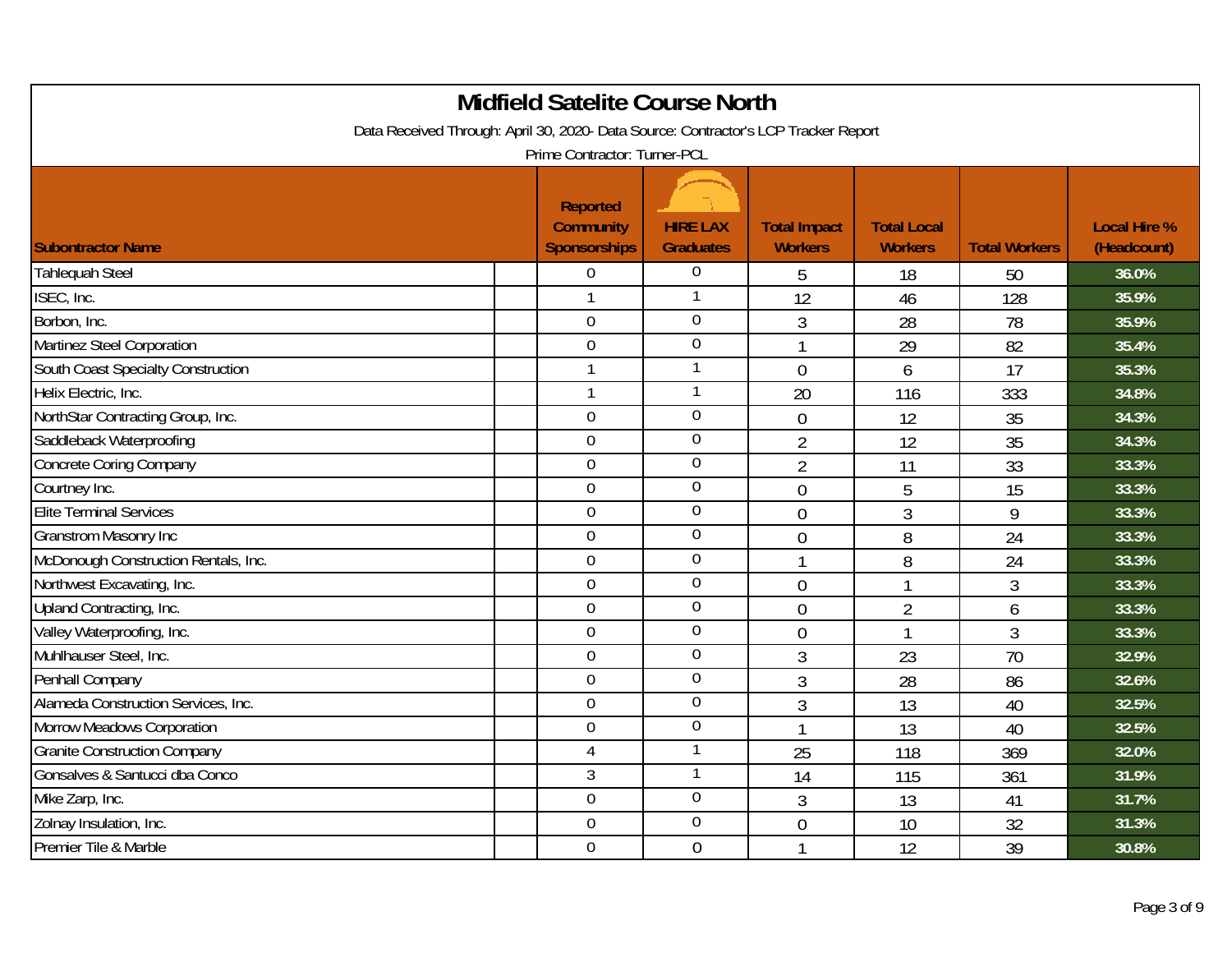|                                                                                     | <b>Midfield Satelite Course North</b>               |                                     |                                       |                                      |                      |                                    |
|-------------------------------------------------------------------------------------|-----------------------------------------------------|-------------------------------------|---------------------------------------|--------------------------------------|----------------------|------------------------------------|
| Data Received Through: April 30, 2020- Data Source: Contractor's LCP Tracker Report | Prime Contractor: Turner-PCL                        |                                     |                                       |                                      |                      |                                    |
| <b>Subontractor Name</b>                                                            | <b>Reported</b><br><b>Community</b><br>Sponsorships | <b>HIRE LAX</b><br><b>Graduates</b> | <b>Total Impact</b><br><b>Workers</b> | <b>Total Local</b><br><b>Workers</b> | <b>Total Workers</b> | <b>Local Hire %</b><br>(Headcount) |
| Silverado Tile and Stone, Inc.                                                      | $\mathbf 0$                                         | $\boldsymbol{0}$                    | $\mathbf 0$                           | 4                                    | 13                   | 30.8%                              |
| Southwest Steel of California, Inc.                                                 | $\overline{0}$                                      | $\overline{0}$                      | $\overline{2}$                        | 31                                   | 101                  | 30.7%                              |
| Best Contracting Services, Inc.                                                     | $\overline{0}$                                      | $\overline{0}$                      | $\overline{9}$                        | 77                                   | 253                  | 30.4%                              |
| Sign Age Identity Systems, Inc.                                                     | $\mathbf 0$                                         | $\boldsymbol{0}$                    | $\overline{2}$                        | $\overline{7}$                       | 23                   | 30.4%                              |
| Malcolm Drilling Co., Inc.                                                          | $\mathbf 0$                                         | $\boldsymbol{0}$                    | $\overline{4}$                        | 20                                   | 66                   | 30.3%                              |
| Anning-Johnson Company                                                              | $\mathbf{1}$                                        | $\mathbf 0$                         | $\overline{4}$                        | 16                                   | 53                   | 30.2%                              |
| Cowelco                                                                             | $\overline{1}$                                      | $\boldsymbol{0}$                    | $\overline{2}$                        | 9                                    | 30                   | 30.0%                              |
| Wolverine Fire Protection Co                                                        | $\overline{4}$                                      | $\overline{4}$                      | $\overline{7}$                        | 18                                   | 61                   | 29.5%                              |
| McGuire Contracting, Inc.                                                           | $\overline{2}$                                      | $\mathbf{1}$                        | $\overline{7}$                        | 65                                   | 221                  | 29.4%                              |
| <b>Gerdau Reinforcing Steel</b>                                                     | $\overline{4}$                                      | $\boldsymbol{0}$                    | 9                                     | 46                                   | 158                  | 29.1%                              |
| <b>JLS Concrete Pumping</b>                                                         | $\overline{0}$                                      | $\mathbf 0$                         | $\mathbf 0$                           | $\overline{2}$                       | $\overline{7}$       | 28.6%                              |
| <b>NOR-CAL Pipeline Services</b>                                                    | $\mathbf 0$                                         | $\boldsymbol{0}$                    | $\overline{2}$                        | 20                                   | 71                   | 28.2%                              |
| Merli Concrete Pumping                                                              | $\overline{0}$                                      | $\overline{0}$                      | $\overline{0}$                        | 5                                    | 18                   | 27.8%                              |
| Bagatelos Glass Systems, Inc.                                                       | $\mathfrak{Z}$                                      | $\mathbf{1}$                        | 1                                     | 13                                   | 47                   | 27.7%                              |
| <b>Shoring Engineers</b>                                                            | $\mathbf 0$                                         | $\boldsymbol{0}$                    | $\overline{4}$                        | 39                                   | 141                  | 27.7%                              |
| Performance Contracting, Inc.                                                       | $\mathbf 0$                                         | $\boldsymbol{0}$                    | 27                                    | 113                                  | 410                  | 27.6%                              |
| Karcher Interiors Systems, Inc.                                                     | $\overline{2}$                                      | $\overline{2}$                      |                                       | 6                                    | 22                   | 27.3%                              |
| Bryton Engineering & Grading, Inc. dba Premiere                                     | $\overline{0}$                                      | $\boldsymbol{0}$                    |                                       | 10                                   | 37                   | 27.0%                              |
| <b>Griffith Company</b>                                                             | $\overline{2}$                                      | $\boldsymbol{0}$                    | 19                                    | 82                                   | 306                  | 26.8%                              |
| Coast Insulation Contractor, Inc. dba Coast Building Products                       | $\Omega$                                            | $\overline{0}$                      | $\mathbf 0$                           | 6                                    | 23                   | 26.1%                              |
| <b>Brady Company</b>                                                                | $\overline{0}$                                      | $\mathbf 0$                         | $\overline{2}$                        | 10                                   | 39                   | 25.6%                              |
| A Power Sweeping, Inc.                                                              | $\mathbf 0$                                         | $\boldsymbol{0}$                    | $\mathbf 0$                           |                                      | $\overline{4}$       | 25.0%                              |
| Blois Construction, Inc.                                                            | $\overline{2}$                                      | $\mathbf{1}$                        | 3                                     | 14                                   | 56                   | 25.0%                              |
| <b>Farwest Insulation Contracting</b>                                               | $\overline{0}$                                      | $\overline{0}$                      | $\overline{2}$                        | 3                                    | 12                   | 25.0%                              |
| Kellar Sweeping, Inc.                                                               | $\mathbf 0$                                         | $\boldsymbol{0}$                    | $\overline{0}$                        |                                      | $\overline{4}$       | 25.0%                              |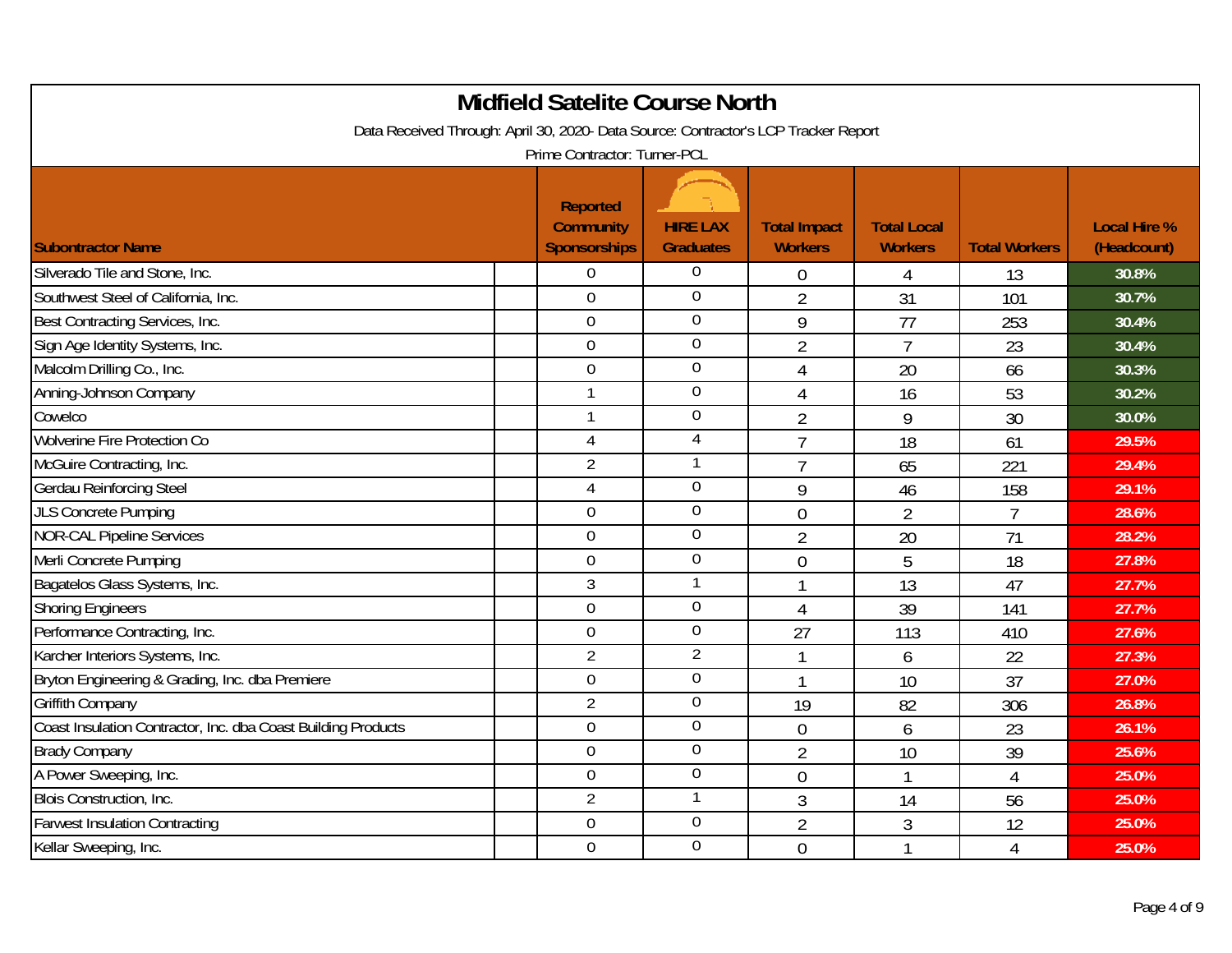|                                                                                     | <b>Midfield Satelite Course North</b>               |                                     |                                       |                                      |                      |                                    |
|-------------------------------------------------------------------------------------|-----------------------------------------------------|-------------------------------------|---------------------------------------|--------------------------------------|----------------------|------------------------------------|
| Data Received Through: April 30, 2020- Data Source: Contractor's LCP Tracker Report | Prime Contractor: Turner-PCL                        |                                     |                                       |                                      |                      |                                    |
| <b>Subontractor Name</b>                                                            | <b>Reported</b><br><b>Community</b><br>Sponsorships | <b>HIRE LAX</b><br><b>Graduates</b> | <b>Total Impact</b><br><b>Workers</b> | <b>Total Local</b><br><b>Workers</b> | <b>Total Workers</b> | <b>Local Hire %</b><br>(Headcount) |
| <b>LNA Concrete Structures, Inc.</b>                                                | $\mathbf 0$                                         | $\overline{0}$                      | 3                                     | 8                                    | 32                   | 25.0%                              |
| Machado & Sons Construction, Inc.                                                   | $\overline{0}$                                      | $\overline{0}$                      | $\mathbf{1}$                          | $\overline{2}$                       | 8                    | 25.0%                              |
| Otis Elevator Company                                                               | $\mathbf 0$                                         | $\overline{0}$                      | 4                                     | 32                                   | 128                  | 25.0%                              |
| <b>PG Cutting Services</b>                                                          | $\mathbf{1}$                                        | $\overline{0}$                      | $\overline{0}$                        | $\overline{2}$                       | 8                    | 25.0%                              |
| Sterndahl Enterprises, Inc.                                                         | $\mathbf 0$                                         | $\overline{0}$                      | $\overline{2}$                        | 10                                   | 40                   | 25.0%                              |
| Throop Lightweight Fill, Inc.                                                       | $\overline{0}$                                      | $\overline{0}$                      | $\mathbf 0$                           | $\mathbf{1}$                         | $\overline{4}$       | 25.0%                              |
| W.A. Rasic Construction Company, Inc.                                               | $\mathbf 0$                                         | $\boldsymbol{0}$                    | $\overline{0}$                        | $\overline{2}$                       | 8                    | 25.0%                              |
| Zefiro Corporation                                                                  | $\overline{0}$                                      | $\overline{0}$                      | $\mathbf 0$                           | $\overline{2}$                       | 8                    | 25.0%                              |
| Limbach Company LC                                                                  | $\overline{0}$                                      | $\overline{0}$                      | 6                                     | 44                                   | 177                  | 24.9%                              |
| Traffic Management, Inc.                                                            | $\mathbf 0$                                         | $\overline{0}$                      | $\overline{0}$                        | 5                                    | 21                   | 23.8%                              |
| Commercial Scaffolding of CA, Inc.                                                  | $\overline{0}$                                      | $\overline{0}$                      | $\mathbf 0$                           | $\overline{7}$                       | 30                   | 23.3%                              |
| Allied Steel Co., Inc.                                                              | $\mathbf{1}$                                        | $\overline{1}$                      | $\overline{4}$                        | 20                                   | 87                   | 23.0%                              |
| Corradini Corp                                                                      | $\overline{0}$                                      | $\overline{0}$                      | $\mathbf 1$                           | 5                                    | 22                   | 22.7%                              |
| Signature Flooring, Inc.                                                            | $\overline{0}$                                      | $\overline{0}$                      | $\mathbf{1}$                          | 11                                   | 49                   | 22.4%                              |
| <b>Applied Engineering Concepts</b>                                                 | $\overline{0}$                                      | $\boldsymbol{0}$                    | $\overline{0}$                        | $\overline{2}$                       | 9                    | 22.2%                              |
| <b>Schuff Steel</b>                                                                 | $\overline{4}$                                      | $\mathbf{1}$                        | 9                                     | 45                                   | 203                  | 22.2%                              |
| <b>Austin Enterprise</b>                                                            | $\overline{0}$                                      | $\overline{0}$                      | $\overline{0}$                        | 13                                   | 59                   | 22.0%                              |
| <b>Clevland Marble LP</b>                                                           | $\mathbf 0$                                         | $\overline{0}$                      | $\overline{0}$                        | $\overline{7}$                       | 32                   | 21.9%                              |
| Conco Pumping, Inc.                                                                 | $\mathbf{1}$                                        | $\boldsymbol{0}$                    | $\mathbf{1}$                          | $\overline{7}$                       | 32                   | 21.9%                              |
| Air Conditioning Control Systems, Inc.                                              | $\overline{0}$                                      | $\overline{0}$                      | $\overline{0}$                        |                                      | 5                    | 20.0%                              |
| Bill Carr Surveys, Inc.                                                             | $\overline{0}$                                      | $\overline{0}$                      | $\overline{0}$                        | -1                                   | 5                    | 20.0%                              |
| Siemens Industry Inc                                                                | $\mathbf 0$                                         | $\boldsymbol{0}$                    | $\overline{0}$                        | 1                                    | 5                    | 20.0%                              |
| TechCorr USA Management, LLC                                                        | $\mathbf 0$                                         | $\overline{0}$                      | $\mathbf 0$                           | $\mathbf{1}$                         | 5                    | 20.0%                              |
| GeoDesign, Inc.                                                                     | $\overline{0}$                                      | $\overline{0}$                      | $\overline{2}$                        | 3                                    | 16                   | 18.8%                              |
| Pacific Waterproofing & Restoration                                                 | $\mathbf 0$                                         | $\overline{0}$                      | $\overline{0}$                        | 3                                    | 16                   | 18.8%                              |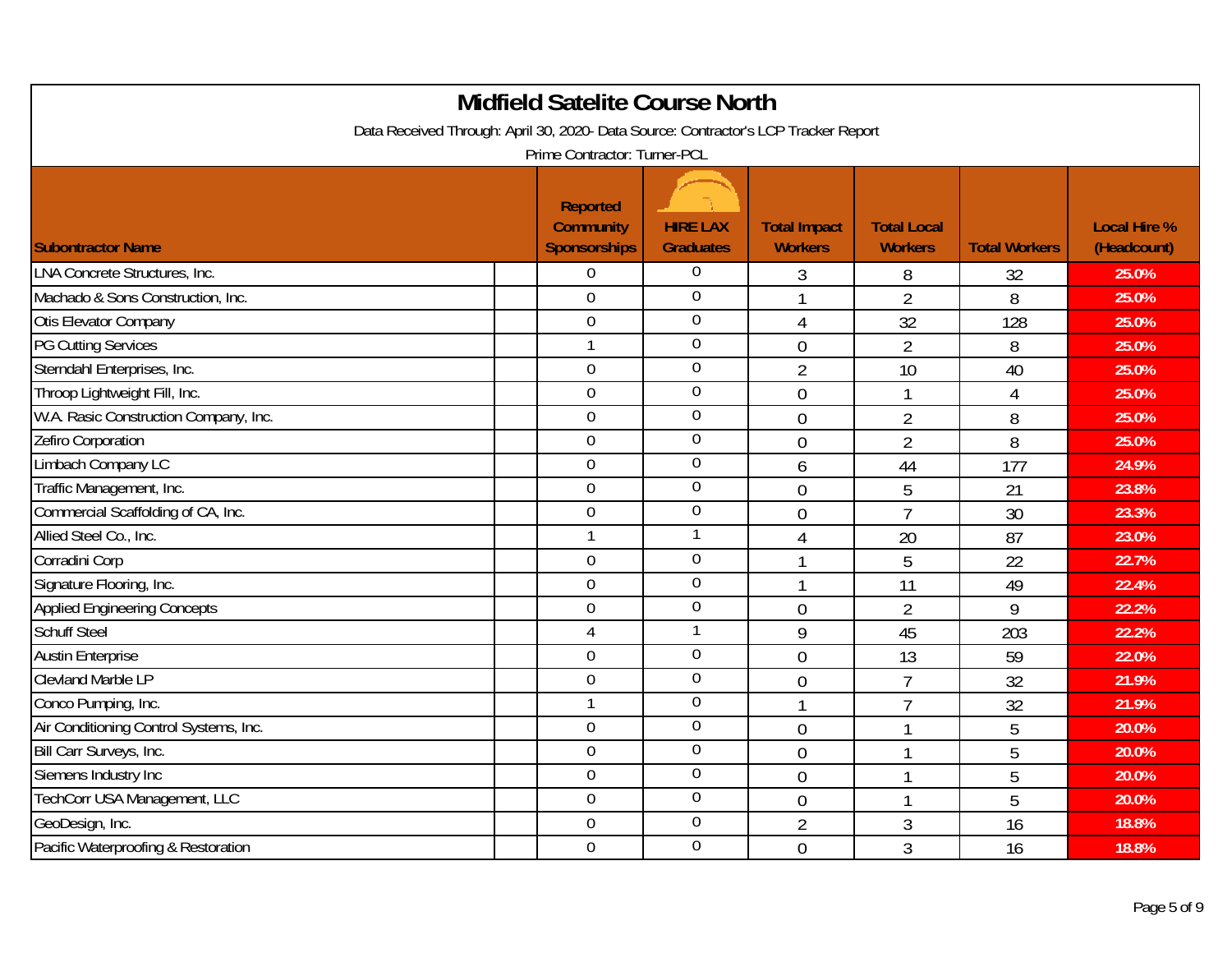| <b>Midfield Satelite Course North</b>                                               |            |                                                            |                                     |                                       |                                      |                      |                                    |  |
|-------------------------------------------------------------------------------------|------------|------------------------------------------------------------|-------------------------------------|---------------------------------------|--------------------------------------|----------------------|------------------------------------|--|
| Data Received Through: April 30, 2020- Data Source: Contractor's LCP Tracker Report |            |                                                            |                                     |                                       |                                      |                      |                                    |  |
|                                                                                     |            | Prime Contractor: Turner-PCL                               |                                     |                                       |                                      |                      |                                    |  |
| <b>Subontractor Name</b>                                                            |            | <b>Reported</b><br><b>Community</b><br><b>Sponsorships</b> | <b>HIRE LAX</b><br><b>Graduates</b> | <b>Total Impact</b><br><b>Workers</b> | <b>Total Local</b><br><b>Workers</b> | <b>Total Workers</b> | <b>Local Hire %</b><br>(Headcount) |  |
| Rosendin Electric Inc                                                               |            | $\boldsymbol{0}$                                           | $\overline{0}$                      | $\mathbf{1}$                          | 3                                    | 16                   | 18.8%                              |  |
| Crown Corr, Inc.                                                                    |            | $\overline{0}$                                             | $\overline{0}$                      | $\overline{2}$                        | 8                                    | 43                   | 18.6%                              |  |
| Karcher Insulation, Inc.                                                            |            | $\mathbf 0$                                                | $\overline{0}$                      | $\mathbf{1}$                          | $\overline{2}$                       | 11                   | 18.2%                              |  |
| Orange County Plastering Company                                                    |            | $\mathbf{1}$                                               | $\mathbf{1}$                        | 5                                     | 12                                   | 67                   | 17.9%                              |  |
| Bigge Crane and Rigging Co.                                                         |            | $\overline{0}$                                             | $\overline{0}$                      | $\overline{2}$                        | 3                                    | 17                   | 17.6%                              |  |
| Vertical Access, Inc.                                                               |            | $\overline{0}$                                             | $\overline{0}$                      | $\overline{1}$                        | 10                                   | 57                   | 17.5%                              |  |
| KM3N-B dba Terra-Petra                                                              |            | $\mathbf 0$                                                | $\boldsymbol{0}$                    | $\mathbf 0$                           | $\mathbf{1}$                         | 6                    | 16.7%                              |  |
| Nold's Equipment                                                                    |            | $\mathbf 0$                                                | $\boldsymbol{0}$                    | $\mathbf{1}$                          | $\mathbf{1}$                         | 6                    | 16.7%                              |  |
| Service West                                                                        | <b>NEW</b> | $\overline{0}$                                             | $\overline{0}$                      | $\overline{1}$                        | $\overline{2}$                       | 12                   | 16.7%                              |  |
| RMA Group, Inc.                                                                     |            | $\overline{0}$                                             | $\overline{0}$                      | $\mathbf{1}$                          | 6                                    | 37                   | 16.2%                              |  |
| Martin Bros./Marcowall, Inc.                                                        |            | $\overline{0}$                                             | $\overline{0}$                      | $\mathbf 1$                           | $\overline{3}$                       | 19                   | 15.8%                              |  |
| Sequoia Consultants Inc                                                             |            | $\overline{0}$                                             | $\overline{0}$                      | $\overline{0}$                        | $\overline{4}$                       | 27                   | 14.8%                              |  |
| Connor Concrete Cutting and Coring                                                  |            | $\overline{0}$                                             | $\overline{0}$                      | $\overline{0}$                        | $\overline{2}$                       | 14                   | 14.3%                              |  |
| Rouch Rebar, Inc.                                                                   |            | $\mathbf 0$                                                | $\boldsymbol{0}$                    | $\overline{0}$                        | $\overline{1}$                       | $\overline{7}$       | 14.3%                              |  |
| RR Leonard Company                                                                  |            | $\overline{0}$                                             | $\boldsymbol{0}$                    | $\mathbf 0$                           | 1                                    | $\overline{7}$       | 14.3%                              |  |
| Murray Company                                                                      |            | $\overline{0}$                                             | $\boldsymbol{0}$                    | $\mathbf{1}$                          | 12                                   | 94                   | 12.8%                              |  |
| Ampco North, Inc.                                                                   |            | $\overline{0}$                                             | $\overline{0}$                      | $\overline{0}$                        | $\overline{1}$                       | 8                    | 12.5%                              |  |
| RJ Lalonde, Inc.                                                                    |            | 0                                                          | $\overline{0}$                      | $\overline{2}$                        | $\overline{2}$                       | 16                   | 12.5%                              |  |
| Martin Integrated                                                                   |            | $\overline{0}$                                             | $\mathbf 0$                         | $\overline{0}$                        | 6                                    | 50                   | 12.0%                              |  |
| Pfeiler & Associates Engineers, Inc.                                                |            | $\overline{0}$                                             | $\overline{0}$                      | $\overline{0}$                        | $\overline{2}$                       | 17                   | 11.8%                              |  |
| Integrity Rebar Placers                                                             |            | $\overline{0}$                                             | $\overline{0}$                      | $\mathbf 0$                           | $\overline{2}$                       | 18                   | 11.1%                              |  |
| United Riggers & Erectors, Inc.                                                     |            | $\mathbf 0$                                                | $\overline{0}$                      | $\overline{0}$                        | 3                                    | 27                   | 11.1%                              |  |
| J.R. Construction                                                                   |            | $\boldsymbol{0}$                                           | $\overline{0}$                      | $\overline{0}$                        | $\overline{1}$                       | 11                   | 9.1%                               |  |
| <b>Bragg Crane Service</b>                                                          |            | $\overline{0}$                                             | $\overline{0}$                      | $\overline{2}$                        | 9                                    | 101                  | 8.9%                               |  |
| Doty Bros. Construction Co.                                                         |            | $\mathbf 0$                                                | $\overline{0}$                      | $\overline{1}$                        | 1                                    | 12                   | 8.3%                               |  |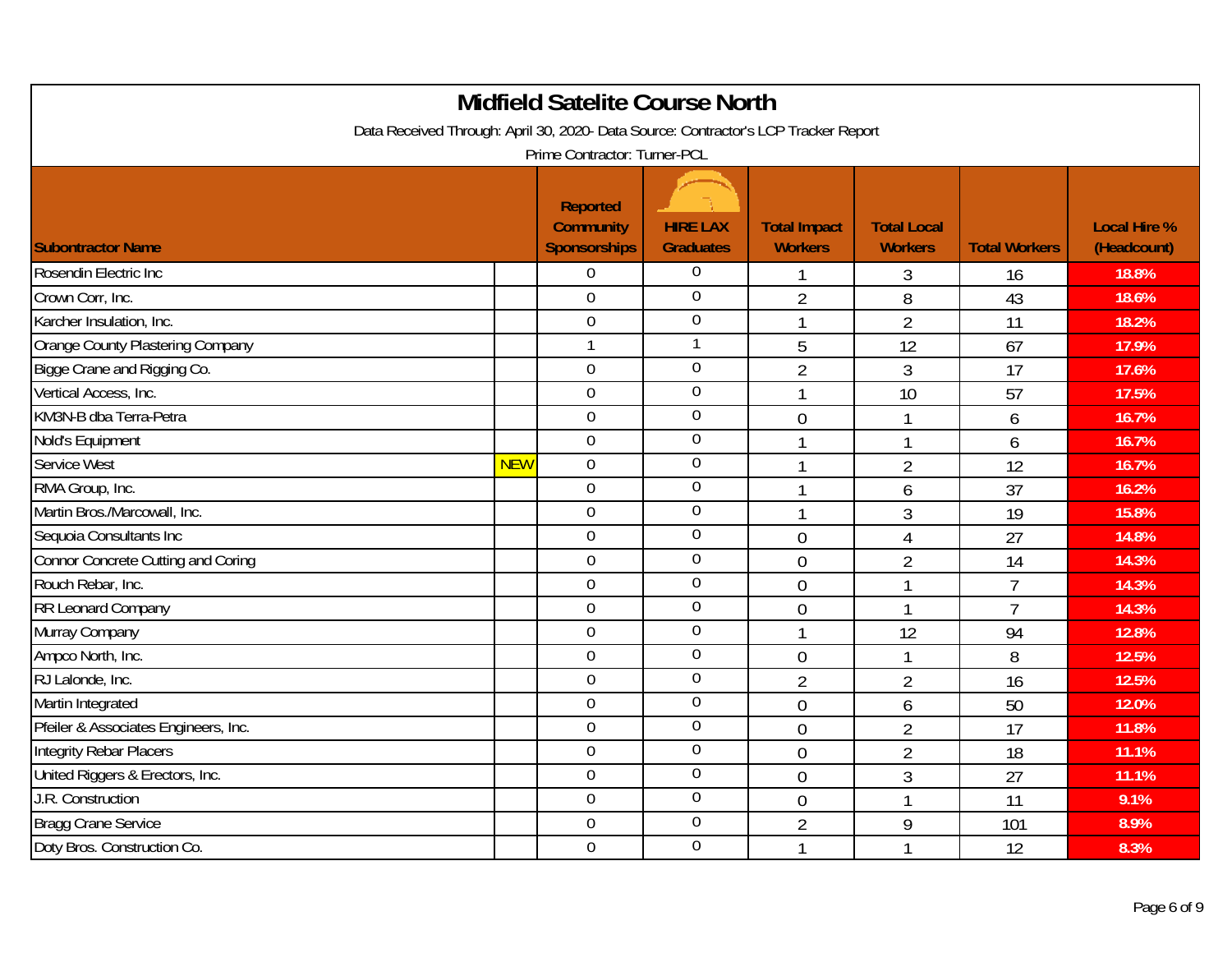|                                                                                                                     | <b>Midfield Satelite Course North</b>               |                                     |                                       |                                      |                      |                                    |  |  |
|---------------------------------------------------------------------------------------------------------------------|-----------------------------------------------------|-------------------------------------|---------------------------------------|--------------------------------------|----------------------|------------------------------------|--|--|
| Data Received Through: April 30, 2020- Data Source: Contractor's LCP Tracker Report<br>Prime Contractor: Turner-PCL |                                                     |                                     |                                       |                                      |                      |                                    |  |  |
| <b>Subontractor Name</b>                                                                                            | <b>Reported</b><br><b>Community</b><br>Sponsorships | <b>HIRE LAX</b><br><b>Graduates</b> | <b>Total Impact</b><br><b>Workers</b> | <b>Total Local</b><br><b>Workers</b> | <b>Total Workers</b> | <b>Local Hire %</b><br>(Headcount) |  |  |
| <b>Badger Daylighting</b>                                                                                           | $\theta$                                            | $\boldsymbol{0}$                    | $\mathbf 0$                           | 2                                    | 26                   | 7.7%                               |  |  |
| Savala Equipment Company, Inc.                                                                                      | $\overline{0}$                                      | $\overline{0}$                      | $\overline{0}$                        | $\overline{2}$                       | 27                   | 7.4%                               |  |  |
| Reliable Construction Services, LLC                                                                                 | $\mathbf 0$                                         | $\overline{0}$                      | $\overline{0}$                        | $\mathbf{1}$                         | 15                   | 6.7%                               |  |  |
| Socal Pacific Construction Corp. dba National Coating & Lining Co.                                                  | $\mathbf 0$                                         | $\overline{0}$                      |                                       |                                      | 15                   | 6.7%                               |  |  |
| Addison Equipment Rental                                                                                            | $\overline{0}$                                      | $\overline{0}$                      | $\mathbf 0$                           | $\mathbf 0$                          | $\overline{2}$       | 0.0%                               |  |  |
| Antigo Construction, Inc.                                                                                           | $\overline{0}$                                      | $\overline{0}$                      | $\overline{0}$                        | $\overline{0}$                       | $\overline{2}$       | 0.0%                               |  |  |
| ARS Construction Services, Inc. dba Concrete Cutting IntL.                                                          | $\overline{0}$                                      | $\overline{0}$                      | $\mathbf 0$                           | $\overline{0}$                       | $\overline{2}$       | 0.0%                               |  |  |
| Ayala Boring, Inc.                                                                                                  | $\mathbf 0$                                         | $\overline{0}$                      | $\overline{0}$                        | $\mathbf 0$                          | 11                   | 0.0%                               |  |  |
| B & I Equipment Rental                                                                                              | $\overline{0}$                                      | $\mathbf 0$                         | $\overline{0}$                        | $\overline{0}$                       | $\mathbf{1}$         | 0.0%                               |  |  |
| <b>BHC Crane, LLC</b>                                                                                               | $\overline{0}$                                      | $\mathbf 0$                         | $\overline{0}$                        | $\overline{0}$                       | 18                   | 0.0%                               |  |  |
| Cascade Drilling, LP                                                                                                | $\overline{0}$                                      | $\mathbf 0$                         | $\mathbf 0$                           | $\overline{0}$                       | 5                    | 0.0%                               |  |  |
| <b>CATTRAC Construction</b>                                                                                         | $\overline{0}$                                      | $\overline{0}$                      | $\mathbf 0$                           | $\mathbf 0$                          | 1                    | 0.0%                               |  |  |
| Cell Crete Corporation Inc                                                                                          | $\overline{0}$                                      | $\overline{0}$                      | $\overline{0}$                        | $\overline{0}$                       | 8                    | 0.0%                               |  |  |
| Century Sweeping, Inc.                                                                                              | $\overline{0}$                                      | $\overline{0}$                      | $\mathbf 0$                           | $\overline{0}$                       | $\overline{3}$       | 0.0%                               |  |  |
| Cindy Trump Inc., dba Lindy's Cold Planing                                                                          | $\overline{0}$                                      | $\overline{0}$                      | $\overline{0}$                        | $\overline{0}$                       | $\overline{2}$       | 0.0%                               |  |  |
| Crane Rental Service, Inc.                                                                                          | $\mathbf 0$                                         | $\overline{0}$                      | $\overline{0}$                        | $\overline{0}$                       | 43                   | 0.0%                               |  |  |
| D7 Consulting Inc.                                                                                                  | $\overline{0}$                                      | $\overline{0}$                      | $\theta$                              | $\overline{0}$                       | 6                    | 0.0%                               |  |  |
| Dean's Certified Welding, Inc.                                                                                      | $\mathbf 0$                                         | $\boldsymbol{0}$                    | $\overline{0}$                        | $\overline{0}$                       | 19                   | 0.0%                               |  |  |
| <b>DSM Construction Inc.</b>                                                                                        | $\overline{0}$                                      | $\mathbf 0$                         | $\overline{0}$                        | $\mathbf 0$                          | 3                    | 0.0%                               |  |  |
| <b>ECCO Equipment Corporation</b>                                                                                   | $\overline{0}$                                      | $\overline{0}$                      | $\overline{0}$                        | $\overline{0}$                       | $\mathbf{1}$         | 0.0%                               |  |  |
| <b>Electro Construction Corp</b>                                                                                    | $\overline{0}$                                      | $\overline{0}$                      | $\mathbf 0$                           | $\overline{0}$                       | 5                    | 0.0%                               |  |  |
| <b>Exsell Sales Associates Inc</b>                                                                                  | $\overline{0}$                                      | $\overline{0}$                      | $\overline{0}$                        | $\overline{0}$                       | $\overline{4}$       | 0.0%                               |  |  |
| FasTrack Rentals, Inc.                                                                                              | $\mathbf 0$                                         | $\overline{0}$                      | $\overline{0}$                        | $\overline{0}$                       | $\overline{2}$       | 0.0%                               |  |  |
| Fine Grade Equipment, Inc.                                                                                          | $\overline{0}$                                      | $\overline{0}$                      | $\overline{0}$                        | $\theta$                             | 11                   | 0.0%                               |  |  |
| G and S Mechanical USA, Inc.                                                                                        | $\mathbf 0$                                         | $\overline{0}$                      | $\overline{0}$                        | $\overline{0}$                       | 9                    | 0.0%                               |  |  |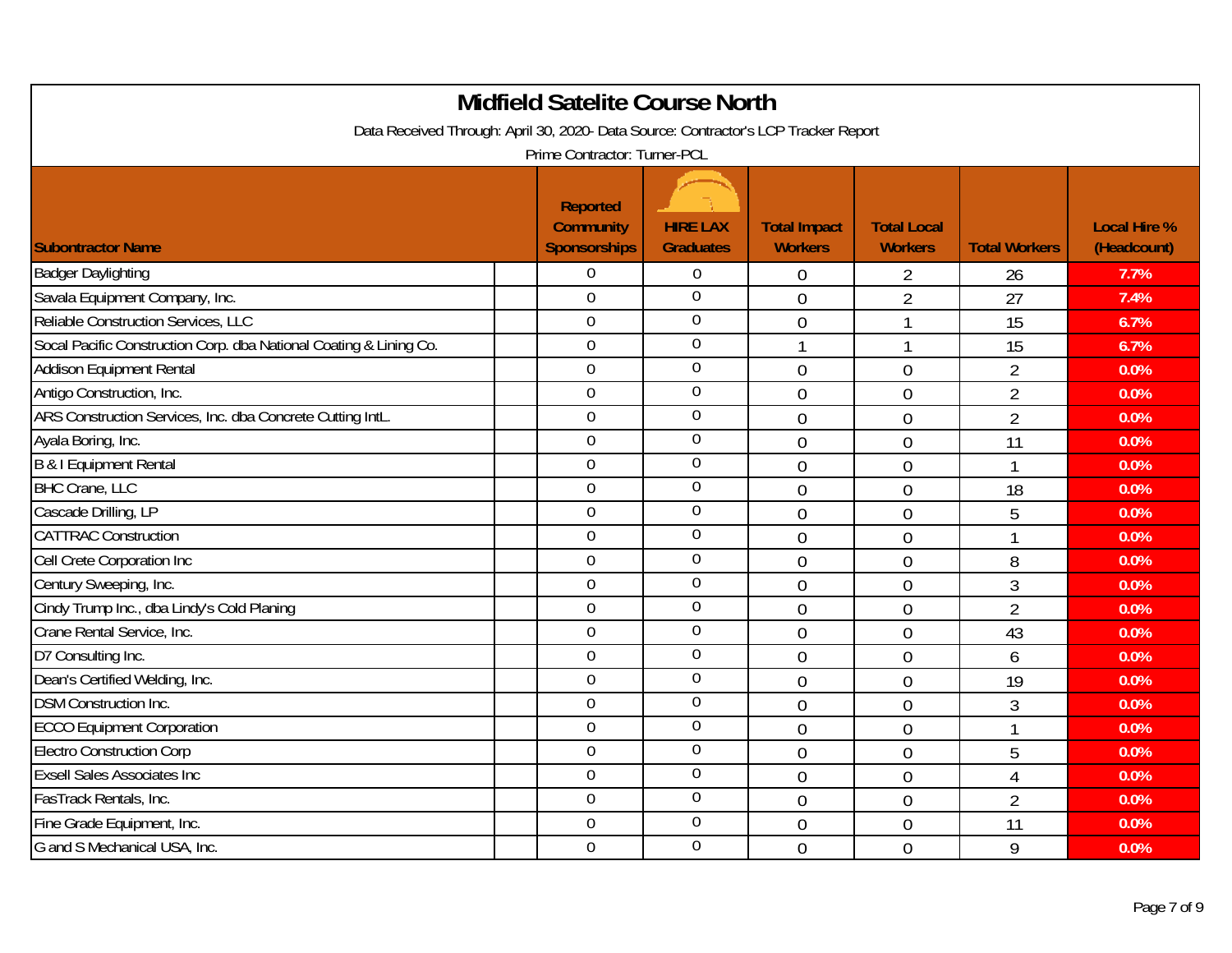| <b>Midfield Satelite Course North</b><br>Data Received Through: April 30, 2020- Data Source: Contractor's LCP Tracker Report |            |                                                            |                                     |                                       |                                      |                      |                                    |  |
|------------------------------------------------------------------------------------------------------------------------------|------------|------------------------------------------------------------|-------------------------------------|---------------------------------------|--------------------------------------|----------------------|------------------------------------|--|
| Prime Contractor: Turner-PCL                                                                                                 |            |                                                            |                                     |                                       |                                      |                      |                                    |  |
| <b>Subontractor Name</b>                                                                                                     |            | <b>Reported</b><br><b>Community</b><br><b>Sponsorships</b> | <b>HIRE LAX</b><br><b>Graduates</b> | <b>Total Impact</b><br><b>Workers</b> | <b>Total Local</b><br><b>Workers</b> | <b>Total Workers</b> | <b>Local Hire %</b><br>(Headcount) |  |
| G&F Concrete Cutting, Inc.                                                                                                   |            | $\boldsymbol{0}$                                           | $\overline{0}$                      | $\mathbf 0$                           | 0                                    |                      | 0.0%                               |  |
| G.B.H. Enterprises, Inc.                                                                                                     | <b>NEW</b> | $\overline{0}$                                             | $\overline{0}$                      | $\overline{0}$                        | $\overline{0}$                       | $\mathfrak{Z}$       | 0.0%                               |  |
| Golden State Boring & Pipe Jacking, Inc.                                                                                     |            | $\overline{0}$                                             | $\overline{0}$                      | $\mathbf 0$                           | $\mathbf 0$                          | $\overline{4}$       | 0.0%                               |  |
| <b>Griffin Contract Dewatering, LLC</b>                                                                                      |            | $\overline{0}$                                             | $\overline{0}$                      | $\overline{0}$                        | $\overline{0}$                       | 5                    | 0.0%                               |  |
| <b>HMT</b> Electric Inc                                                                                                      |            | $\mathbf 0$                                                | $\overline{0}$                      | $\overline{0}$                        | $\overline{0}$                       | $\overline{3}$       | 0.0%                               |  |
| Hydraulic Crane LLC                                                                                                          |            | $\overline{0}$                                             | $\overline{0}$                      | $\mathbf 0$                           | 0                                    | 6                    | 0.0%                               |  |
| <b>JLM</b> Installation                                                                                                      |            | $\mathbf 0$                                                | $\boldsymbol{0}$                    | $\overline{0}$                        | $\overline{0}$                       |                      | 0.0%                               |  |
| Karcher Firestopping, Inc.                                                                                                   |            | 0                                                          | $\boldsymbol{0}$                    | $\mathbf 0$                           | $\overline{0}$                       | 1                    | 0.0%                               |  |
| Koppl Pipeline Services, Inc.                                                                                                |            | 0                                                          | $\overline{0}$                      | $\overline{0}$                        | $\overline{0}$                       | $\overline{4}$       | 0.0%                               |  |
| L2 Specialties, Inc                                                                                                          |            | $\mathbf 0$                                                | $\overline{0}$                      | $\mathbf 0$                           | $\mathbf 0$                          | 5                    | 0.0%                               |  |
| Matt Chlor, Inc.                                                                                                             |            | $\overline{0}$                                             | $\mathbf 0$                         | $\mathbf 0$                           | $\mathbf 0$                          | 4                    | 0.0%                               |  |
| <b>Maxim Crane Works</b>                                                                                                     |            | $\overline{0}$                                             | $\overline{0}$                      | $\overline{0}$                        | 0                                    | 28                   | 0.0%                               |  |
| MB Professional Service, Inc.                                                                                                |            | $\overline{0}$                                             | $\overline{0}$                      | $\overline{0}$                        | 0                                    | 8                    | 0.0%                               |  |
| Mitsubishi Electric US, Inc.                                                                                                 |            | $\mathbf 0$                                                | $\boldsymbol{0}$                    | $\overline{0}$                        | $\overline{0}$                       | $\overline{4}$       | 0.0%                               |  |
| Mr. Crane, Inc.                                                                                                              |            | $\mathbf 0$                                                | $\boldsymbol{0}$                    | $\overline{0}$                        | $\overline{0}$                       | 27                   | 0.0%                               |  |
| Newman Backhoe Service, Inc.                                                                                                 |            | $\overline{0}$                                             | $\theta$                            | $\overline{0}$                        | $\overline{0}$                       | $\overline{7}$       | 0.0%                               |  |
| <b>NMN Consruction</b>                                                                                                       |            | $\overline{0}$                                             | $\mathbf 0$                         | $\overline{0}$                        | $\overline{0}$                       | 1                    | 0.0%                               |  |
| Pacific Plumbing Company of Santa Ana                                                                                        | <b>NEW</b> | $\mathbf 0$                                                | $\overline{0}$                      | $\overline{0}$                        | $\overline{0}$                       |                      | 0.0%                               |  |
| Pavement Recycling Systems                                                                                                   |            | $\overline{0}$                                             | $\overline{0}$                      | $\overline{0}$                        | $\overline{0}$                       | 8                    | 0.0%                               |  |
| PCI                                                                                                                          |            | 17                                                         | 10                                  | $\overline{0}$                        | 0                                    | 5                    | 0.0%                               |  |
| Power One LLC                                                                                                                |            | $\overline{0}$                                             | $\mathbf 0$                         | $\mathbf 0$                           | 0                                    | 6                    | 0.0%                               |  |
| PSC Industrial Outsourcing LP                                                                                                |            | $\mathbf 0$                                                | $\overline{0}$                      | $\overline{0}$                        | $\overline{0}$                       | 11                   | 0.0%                               |  |
| SteelPro Specialties                                                                                                         |            | $\overline{0}$                                             | $\overline{0}$                      | $\overline{0}$                        | $\overline{0}$                       | $\overline{2}$       | 0.0%                               |  |
| Straight Up Surveying, Inc                                                                                                   |            | $\overline{0}$                                             | $\overline{0}$                      | $\overline{0}$                        | $\overline{0}$                       | $\overline{2}$       | 0.0%                               |  |
| The Door Crew, Inc.                                                                                                          |            | $\mathbf 0$                                                | $\overline{0}$                      | $\overline{0}$                        | $\overline{0}$                       | 5                    | 0.0%                               |  |